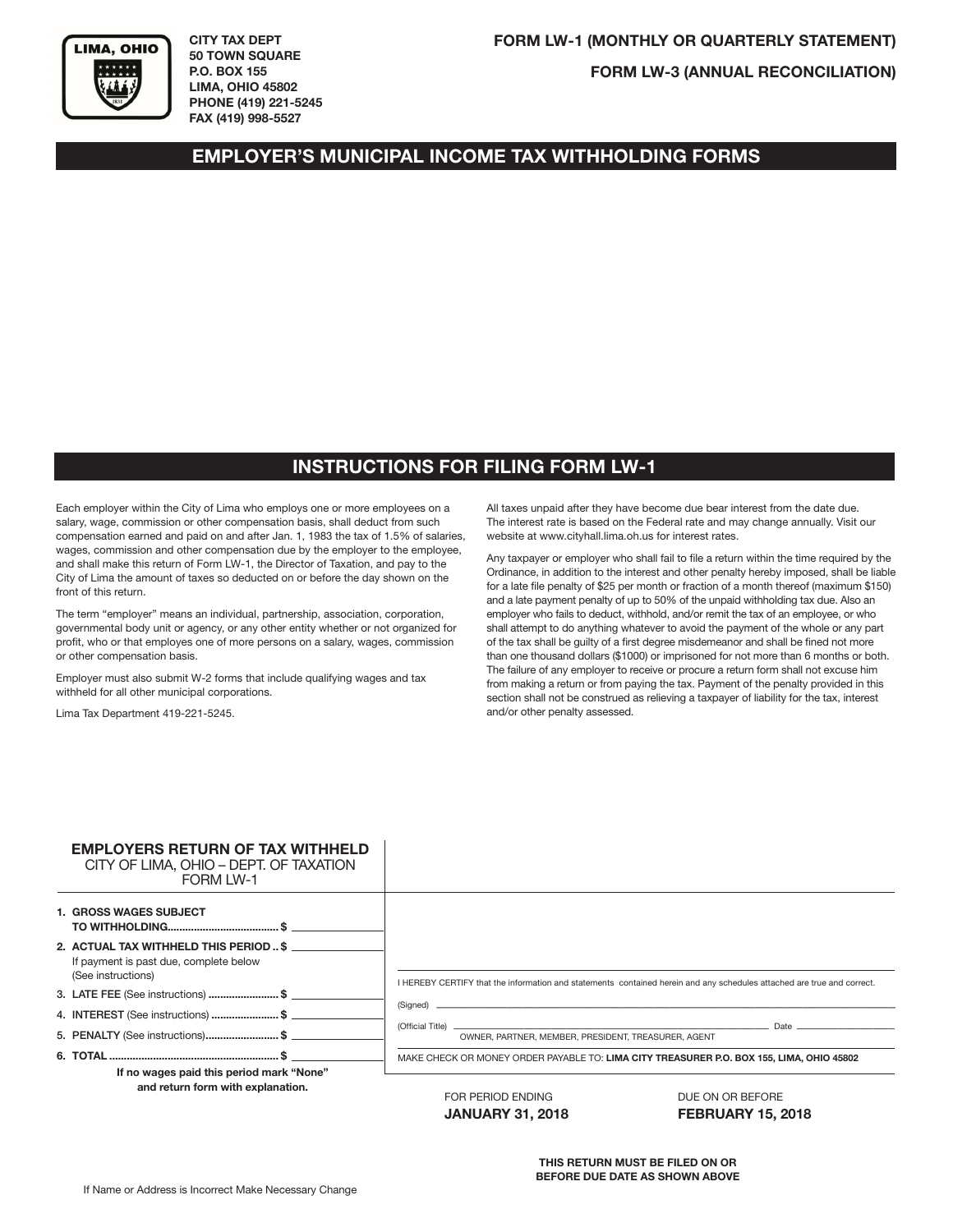| <b>EMPLOYERS RETURN OF TAX WITHHELD</b><br>CITY OF LIMA, OHIO - DEPT. OF TAXATION                      |                                                                                          |                                                                                                                        |  |  |
|--------------------------------------------------------------------------------------------------------|------------------------------------------------------------------------------------------|------------------------------------------------------------------------------------------------------------------------|--|--|
| FORM LW-1                                                                                              |                                                                                          |                                                                                                                        |  |  |
| <b>1. GROSS WAGES SUBJECT</b>                                                                          |                                                                                          |                                                                                                                        |  |  |
| 2. ACTUAL TAX WITHHELD THIS PERIOD  \$<br>If payment is past due, complete below<br>(See instructions) |                                                                                          |                                                                                                                        |  |  |
| 3. LATE FEE (See instructions) \$                                                                      |                                                                                          | I HEREBY CERTIFY that the information and statements contained herein and any schedules attached are true and correct. |  |  |
| 4. INTEREST (See instructions) \$                                                                      | (Signed) _                                                                               |                                                                                                                        |  |  |
| 5. PENALTY (See instructions)\$                                                                        | (Official Title) _                                                                       | Date                                                                                                                   |  |  |
|                                                                                                        | OWNER, PARTNER, MEMBER, PRESIDENT, TREASURER, AGENT                                      |                                                                                                                        |  |  |
| If no wages paid this period mark "None"                                                               | MAKE CHECK OR MONEY ORDER PAYABLE TO: LIMA CITY TREASURER P.O. BOX 155, LIMA, OHIO 45802 |                                                                                                                        |  |  |
| and return form with explanation.                                                                      | FOR PERIOD ENDING<br><b>FEBRUARY 28, 2018</b>                                            | DUE ON OR BEFORE<br><b>MARCH 15, 2018</b>                                                                              |  |  |
| If Name or Address is Incorrect Make Necessary Change                                                  | THIS RETURN MUST BE FILED ON OR<br>BEFORE DUE DATE AS SHOWN ABOVE                        |                                                                                                                        |  |  |
| <b>EMPLOYERS RETURN OF TAX WITHHELD</b><br>CITY OF LIMA, OHIO - DEPT. OF TAXATION<br><b>FORM LW-1</b>  |                                                                                          |                                                                                                                        |  |  |
|                                                                                                        |                                                                                          |                                                                                                                        |  |  |
| <b>1. GROSS WAGES SUBJECT</b>                                                                          |                                                                                          |                                                                                                                        |  |  |
| 2. ACTUAL TAX WITHHELD THIS PERIOD  \$                                                                 |                                                                                          |                                                                                                                        |  |  |
| If payment is past due, complete below<br>(See instructions)                                           |                                                                                          | I HEREBY CERTIFY that the information and statements contained herein and any schedules attached are true and correct. |  |  |
| 3. LATE FEE (See instructions) \$                                                                      | (Signed) _                                                                               |                                                                                                                        |  |  |
| 4. INTEREST (See instructions) \$                                                                      |                                                                                          |                                                                                                                        |  |  |
|                                                                                                        |                                                                                          |                                                                                                                        |  |  |
| 5. PENALTY (See instructions)\$                                                                        | (Official Title) _<br>OWNER, PARTNER, MEMBER, PRESIDENT, TREASURER, AGENT                | Date                                                                                                                   |  |  |
|                                                                                                        |                                                                                          | MAKE CHECK OR MONEY ORDER PAYABLE TO: LIMA CITY TREASURER P.O. BOX 155, LIMA, OHIO 45802                               |  |  |
| If no wages paid this period mark "None"                                                               |                                                                                          |                                                                                                                        |  |  |
| and return form with explanation.                                                                      | FOR PERIOD ENDING                                                                        | DUE ON OR BEFORE                                                                                                       |  |  |
|                                                                                                        | <b>MARCH 31, 2018</b>                                                                    | <b>APRIL 16, 2018</b>                                                                                                  |  |  |
| If Name or Address is Incorrect Make Necessary Change                                                  |                                                                                          | THIS RETURN MUST BE FILED ON OR<br>BEFORE DUE DATE AS SHOWN ABOVE                                                      |  |  |
| <b>EMPLOYERS RETURN OF TAX WITHHELD</b><br>CITY OF LIMA, OHIO - DEPT. OF TAXATION<br><b>FORM LW-1</b>  |                                                                                          |                                                                                                                        |  |  |
| <b>1. GROSS WAGES SUBJECT</b>                                                                          |                                                                                          |                                                                                                                        |  |  |
| 2. ACTUAL TAX WITHHELD THIS PERIOD  \$<br>If payment is past due, complete below                       |                                                                                          |                                                                                                                        |  |  |
| (See instructions)                                                                                     |                                                                                          | I HEREBY CERTIFY that the information and statements contained herein and any schedules attached are true and correct. |  |  |
| 3. LATE FEE (See instructions) \$                                                                      | (Signed) _                                                                               |                                                                                                                        |  |  |
| 4. INTEREST (See instructions) \$ __________<br>5. PENALTY (See instructions)\$                        | (Official Title) __<br>OWNER, PARTNER, MEMBER, PRESIDENT, TREASURER, AGENT               | $-$ Date $-$                                                                                                           |  |  |

MAKE CHECK OR MONEY ORDER PAYABLE TO: **LIMA CITY TREASURER P.O. BOX 155, LIMA, OHIO 45802**

**APRIL 30, 2018 MAY 15, 2018**

FOR PERIOD ENDING DUE ON OR BEFORE

**If no wages paid this period mark "None" and return form with explanation.**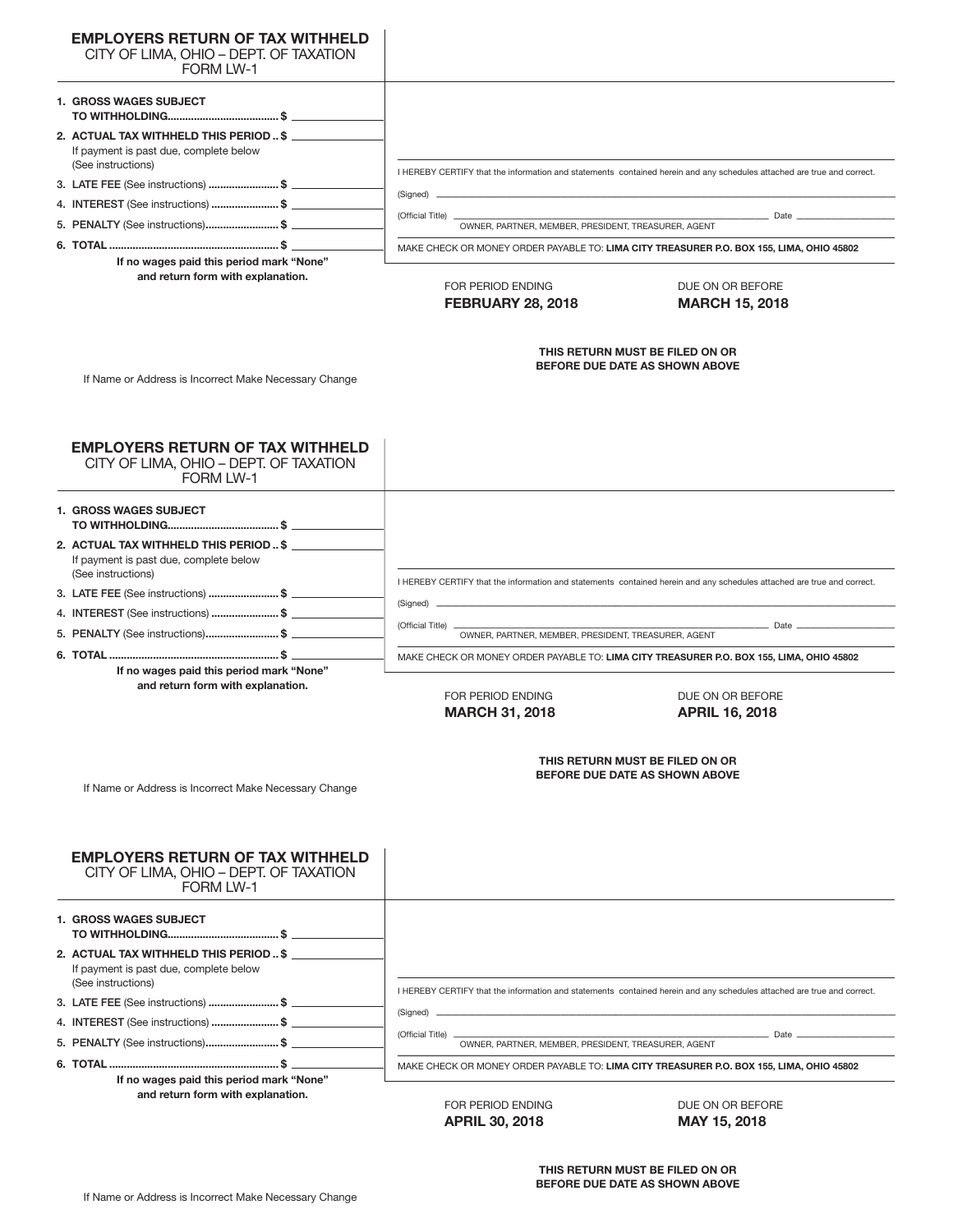| <b>EMPLOYERS RETURN OF TAX WITHHELD</b>                                                                |                                                                           |                                                                                                                        |  |
|--------------------------------------------------------------------------------------------------------|---------------------------------------------------------------------------|------------------------------------------------------------------------------------------------------------------------|--|
| CITY OF LIMA, OHIO - DEPT. OF TAXATION<br><b>FORM LW-1</b>                                             |                                                                           |                                                                                                                        |  |
| <b>1. GROSS WAGES SUBJECT</b>                                                                          |                                                                           |                                                                                                                        |  |
| 2. ACTUAL TAX WITHHELD THIS PERIOD  \$<br>If payment is past due, complete below<br>(See instructions) |                                                                           |                                                                                                                        |  |
| 3. LATE FEE (See instructions) \$                                                                      |                                                                           | I HEREBY CERTIFY that the information and statements contained herein and any schedules attached are true and correct. |  |
| 4. INTEREST (See instructions) \$                                                                      | (Signed) _                                                                |                                                                                                                        |  |
| 5. PENALTY (See instructions)\$                                                                        | (Official Title) _<br>OWNER, PARTNER, MEMBER, PRESIDENT, TREASURER, AGENT | $\frac{1}{\sqrt{1-\frac{1}{2}}}\theta$ Date $\frac{1}{\sqrt{1-\frac{1}{2}}}\theta$                                     |  |
|                                                                                                        |                                                                           |                                                                                                                        |  |
| If no wages paid this period mark "None"                                                               |                                                                           | MAKE CHECK OR MONEY ORDER PAYABLE TO: LIMA CITY TREASURER P.O. BOX 155, LIMA, OHIO 45802                               |  |
| and return form with explanation.                                                                      | FOR PERIOD ENDING<br>MAY 31, 2018                                         | DUE ON OR BEFORE<br><b>JUNE 15, 2018</b>                                                                               |  |
| If Name or Address is Incorrect Make Necessary Change                                                  | THIS RETURN MUST BE FILED ON OR<br>BEFORE DUE DATE AS SHOWN ABOVE         |                                                                                                                        |  |
| <b>EMPLOYERS RETURN OF TAX WITHHELD</b>                                                                |                                                                           |                                                                                                                        |  |
| CITY OF LIMA, OHIO - DEPT. OF TAXATION<br><b>FORM LW-1</b>                                             |                                                                           |                                                                                                                        |  |
| <b>1. GROSS WAGES SUBJECT</b>                                                                          |                                                                           |                                                                                                                        |  |
| 2. ACTUAL TAX WITHHELD THIS PERIOD  \$                                                                 |                                                                           |                                                                                                                        |  |
| If payment is past due, complete below<br>(See instructions)                                           |                                                                           |                                                                                                                        |  |
| 3. LATE FEE (See instructions) \$                                                                      |                                                                           | I HEREBY CERTIFY that the information and statements contained herein and any schedules attached are true and correct. |  |
| 4. INTEREST (See instructions) \$                                                                      | (Signed) _                                                                |                                                                                                                        |  |
| 5. PENALTY (See instructions)\$                                                                        | (Official Title) _<br>OWNER, PARTNER, MEMBER, PRESIDENT, TREASURER, AGENT | Date                                                                                                                   |  |
|                                                                                                        |                                                                           |                                                                                                                        |  |
| If no wages paid this period mark "None"                                                               |                                                                           | MAKE CHECK OR MONEY ORDER PAYABLE TO: LIMA CITY TREASURER P.O. BOX 155, LIMA, OHIO 45802                               |  |
| and return form with explanation.                                                                      |                                                                           |                                                                                                                        |  |
|                                                                                                        | FOR PERIOD ENDING<br><b>JUNE 30, 2018</b>                                 | DUE ON OR BEFORE<br><b>JULY 16, 2018</b>                                                                               |  |
| If Name or Address is Incorrect Make Necessary Change                                                  | THIS RETURN MUST BE FILED ON OR<br>BEFORE DUE DATE AS SHOWN ABOVE         |                                                                                                                        |  |
| <b>EMPLOYERS RETURN OF TAX WITHHELD</b>                                                                |                                                                           |                                                                                                                        |  |
| CITY OF LIMA, OHIO - DEPT. OF TAXATION<br><b>FORM LW-1</b>                                             |                                                                           |                                                                                                                        |  |
| <b>1. GROSS WAGES SUBJECT</b>                                                                          |                                                                           |                                                                                                                        |  |
| 2. ACTUAL TAX WITHHELD THIS PERIOD  \$<br>If payment is past due, complete below<br>(See instructions) |                                                                           |                                                                                                                        |  |
| 3. LATE FEE (See instructions) \$                                                                      |                                                                           | I HEREBY CERTIFY that the information and statements contained herein and any schedules attached are true and correct. |  |
| 4. INTEREST (See instructions) \$                                                                      | (Signed) _                                                                |                                                                                                                        |  |
| 5. PENALTY (See instructions)\$                                                                        | (Official Title) _                                                        | Date _                                                                                                                 |  |
|                                                                                                        | OWNER, PARTNER, MEMBER, PRESIDENT, TREASURER, AGENT                       |                                                                                                                        |  |
| If no wogon poid this poriod more "Napo"                                                               |                                                                           | MAKE CHECK OR MONEY ORDER PAYABLE TO: LIMA CITY TREASURER P.O. BOX 155, LIMA, OHIO 45802                               |  |

**If no wages paid this period mark "None" and return form with explanation.**

FOR PERIOD ENDING DUE ON OR BEFORE **JULY 31, 2018 AUGUST 15, 2018**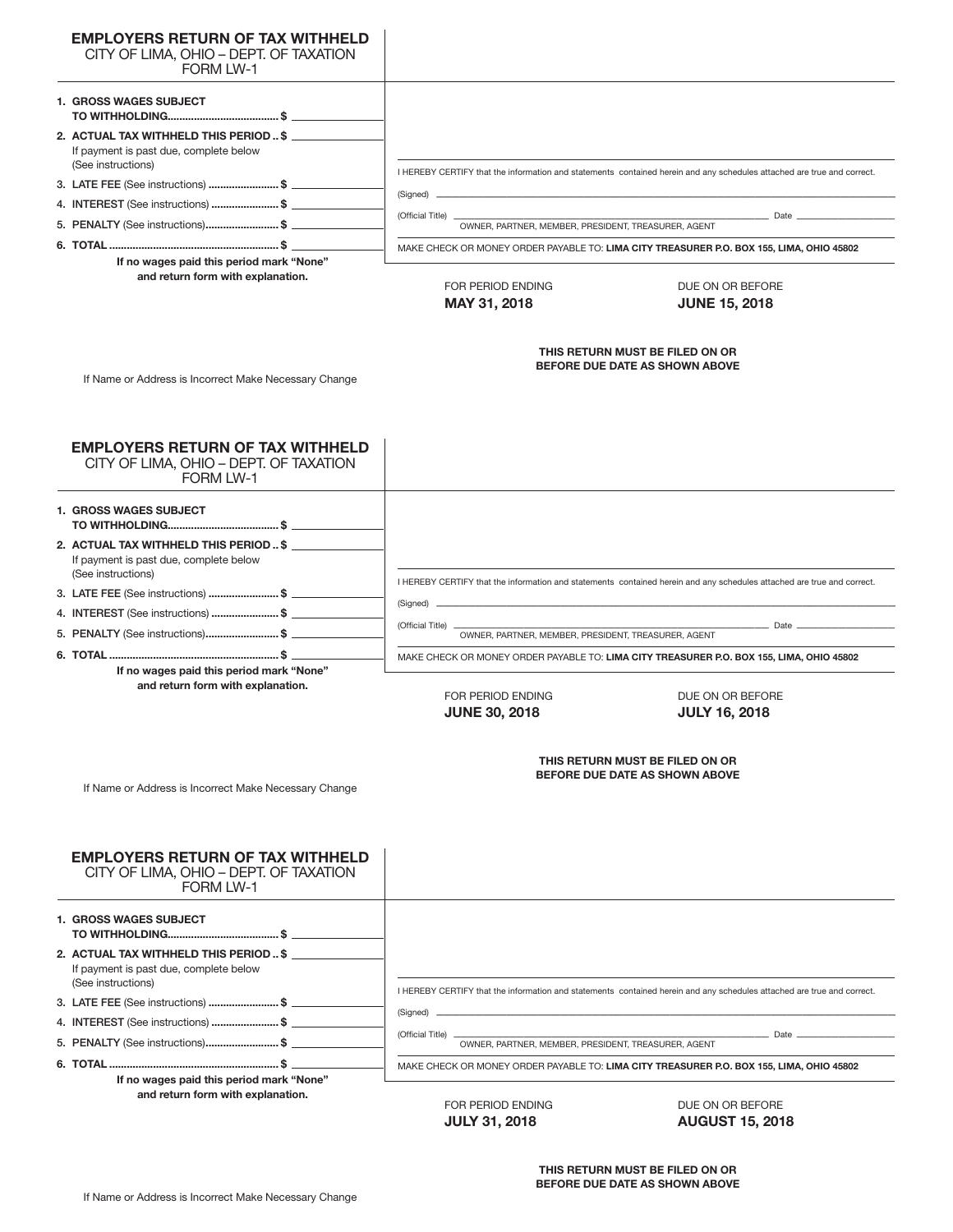| <b>EMPLOYERS RETURN OF TAX WITHHELD</b><br>CITY OF LIMA, OHIO - DEPT. OF TAXATION<br>FORM I W-1        |                                                                                              |                                                                                                                        |  |
|--------------------------------------------------------------------------------------------------------|----------------------------------------------------------------------------------------------|------------------------------------------------------------------------------------------------------------------------|--|
| 1. GROSS WAGES SUBJECT                                                                                 |                                                                                              |                                                                                                                        |  |
| 2. ACTUAL TAX WITHHELD THIS PERIOD  \$<br>If payment is past due, complete below<br>(See instructions) |                                                                                              |                                                                                                                        |  |
| 3. LATE FEE (See instructions) \$                                                                      |                                                                                              | I HEREBY CERTIFY that the information and statements contained herein and any schedules attached are true and correct. |  |
| 4. INTEREST (See instructions) \$                                                                      | (Signed) __                                                                                  |                                                                                                                        |  |
| 5. PENALTY (See instructions)\$                                                                        | (Official Title) _<br>OWNER, PARTNER, MEMBER, PRESIDENT, TREASURER, AGENT                    | $\equiv$ Date $\equiv$                                                                                                 |  |
|                                                                                                        |                                                                                              |                                                                                                                        |  |
| If no wages paid this period mark "None"                                                               | MAKE CHECK OR MONEY ORDER PAYABLE TO: LIMA CITY TREASURER P.O. BOX 155, LIMA, OHIO 45802     |                                                                                                                        |  |
| and return form with explanation.                                                                      | FOR PERIOD ENDING<br>DUE ON OR BEFORE<br><b>AUGUST 31, 2018</b><br><b>SEPTEMBER 17, 2018</b> |                                                                                                                        |  |
| If Name or Address is Incorrect Make Necessary Change                                                  | THIS RETURN MUST BE FILED ON OR<br>BEFORE DUE DATE AS SHOWN ABOVE                            |                                                                                                                        |  |
| <b>EMPLOYERS RETURN OF TAX WITHHELD</b><br>CITY OF LIMA, OHIO - DEPT. OF TAXATION<br><b>FORM LW-1</b>  |                                                                                              |                                                                                                                        |  |
| <b>1. GROSS WAGES SUBJECT</b>                                                                          |                                                                                              |                                                                                                                        |  |
| 2. ACTUAL TAX WITHHELD THIS PERIOD  \$                                                                 |                                                                                              |                                                                                                                        |  |
| If payment is past due, complete below<br>(See instructions)                                           |                                                                                              | I HEREBY CERTIFY that the information and statements contained herein and any schedules attached are true and correct. |  |
| 3. LATE FEE (See instructions) \$                                                                      | (Signed) _                                                                                   |                                                                                                                        |  |
| 4. INTEREST (See instructions) \$                                                                      | (Official Title)                                                                             | _ Date                                                                                                                 |  |
| 5. PENALTY (See instructions)\$                                                                        | OWNER, PARTNER, MEMBER, PRESIDENT, TREASURER, AGENT                                          |                                                                                                                        |  |
|                                                                                                        | MAKE CHECK OR MONEY ORDER PAYABLE TO: LIMA CITY TREASURER P.O. BOX 155, LIMA, OHIO 45802     |                                                                                                                        |  |
| If no wages paid this period mark "None"<br>and return form with explanation.                          | FOR PERIOD ENDING<br><b>SEPTEMBER 30, 2018</b>                                               | DUE ON OR BEFORE<br><b>OCTOBER 15, 2018</b>                                                                            |  |
| If Name or Address is Incorrect Make Necessary Change                                                  |                                                                                              | THIS RETURN MUST BE FILED ON OR<br>BEFORE DUE DATE AS SHOWN ABOVE                                                      |  |
| <b>EMPLOYERS RETURN OF TAX WITHHELD</b><br>CITY OF LIMA, OHIO - DEPT. OF TAXATION<br><b>FORM LW-1</b>  |                                                                                              |                                                                                                                        |  |
|                                                                                                        |                                                                                              |                                                                                                                        |  |
| <b>1. GROSS WAGES SUBJECT</b>                                                                          |                                                                                              |                                                                                                                        |  |
| 2. ACTUAL TAX WITHHELD THIS PERIOD  \$<br>If payment is past due, complete below<br>(See instructions) |                                                                                              |                                                                                                                        |  |
|                                                                                                        |                                                                                              | I HEREBY CERTIFY that the information and statements contained herein and any schedules attached are true and correct. |  |
|                                                                                                        |                                                                                              |                                                                                                                        |  |
|                                                                                                        | (Official Title) _<br>OWNER, PARTNER, MEMBER, PRESIDENT, TREASURER, AGENT                    |                                                                                                                        |  |

**If no wages paid this period mark "None" and return form with explanation.**

FOR PERIOD ENDING DUE ON OR BEFORE

**OCTOBER 31, 2018 NOVEMBER 15, 2018**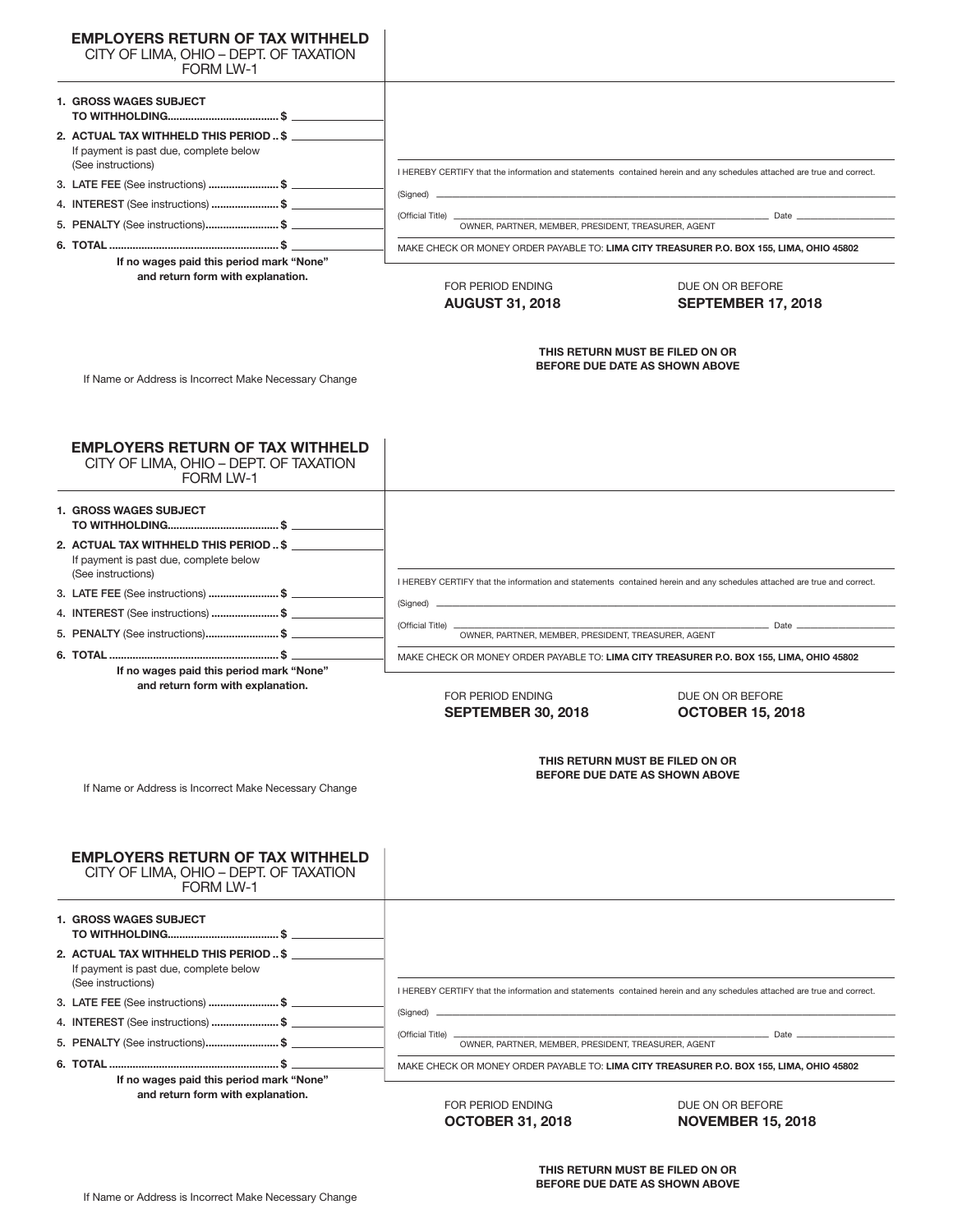| <b>FORM LW-1</b>                                                                                                                                                                                                                                                                                      | CITY OF LIMA, OHIO - DEPT. OF TAXATION |                                                                                                                                                            |                                                                                                                        |  |  |
|-------------------------------------------------------------------------------------------------------------------------------------------------------------------------------------------------------------------------------------------------------------------------------------------------------|----------------------------------------|------------------------------------------------------------------------------------------------------------------------------------------------------------|------------------------------------------------------------------------------------------------------------------------|--|--|
| <b>1. GROSS WAGES SUBJECT</b>                                                                                                                                                                                                                                                                         |                                        |                                                                                                                                                            |                                                                                                                        |  |  |
| 2. ACTUAL TAX WITHHELD THIS PERIOD  \$<br>If payment is past due, complete below<br>(See instructions)                                                                                                                                                                                                |                                        |                                                                                                                                                            |                                                                                                                        |  |  |
| 3. LATE FEE (See instructions) \$                                                                                                                                                                                                                                                                     |                                        | I HEREBY CERTIFY that the information and statements contained herein and any schedules attached are true and correct.                                     |                                                                                                                        |  |  |
| 4. INTEREST (See instructions) \$                                                                                                                                                                                                                                                                     |                                        | (Signed) __                                                                                                                                                |                                                                                                                        |  |  |
| 5. PENALTY (See instructions)\$                                                                                                                                                                                                                                                                       |                                        | (Official Title) _<br>OWNER, PARTNER, MEMBER, PRESIDENT, TREASURER, AGENT                                                                                  |                                                                                                                        |  |  |
|                                                                                                                                                                                                                                                                                                       |                                        |                                                                                                                                                            | MAKE CHECK OR MONEY ORDER PAYABLE TO: LIMA CITY TREASURER P.O. BOX 155, LIMA, OHIO 45802                               |  |  |
| If no wages paid this period mark "None"                                                                                                                                                                                                                                                              |                                        |                                                                                                                                                            |                                                                                                                        |  |  |
| and return form with explanation.                                                                                                                                                                                                                                                                     |                                        | FOR PERIOD ENDING<br><b>NOVEMBER 30, 2018</b>                                                                                                              | DUE ON OR BEFORE<br><b>DECEMBER 17, 2018</b>                                                                           |  |  |
| If Name or Address is Incorrect Make Necessary Change                                                                                                                                                                                                                                                 |                                        |                                                                                                                                                            | THIS RETURN MUST BE FILED ON OR<br>BEFORE DUE DATE AS SHOWN ABOVE                                                      |  |  |
| <b>EMPLOYERS RETURN OF TAX WITHHELD</b><br>CITY OF LIMA, OHIO - DEPT. OF TAXATION<br><b>FORM LW-1</b>                                                                                                                                                                                                 |                                        |                                                                                                                                                            |                                                                                                                        |  |  |
| <b>1. GROSS WAGES SUBJECT</b>                                                                                                                                                                                                                                                                         |                                        |                                                                                                                                                            |                                                                                                                        |  |  |
| 2. ACTUAL TAX WITHHELD THIS PERIOD  \$<br>If payment is past due, complete below<br>(See instructions)                                                                                                                                                                                                |                                        |                                                                                                                                                            |                                                                                                                        |  |  |
| 3. LATE FEE (See instructions) \$                                                                                                                                                                                                                                                                     |                                        |                                                                                                                                                            | I HEREBY CERTIFY that the information and statements contained herein and any schedules attached are true and correct. |  |  |
| 4. INTEREST (See instructions) \$                                                                                                                                                                                                                                                                     |                                        | (Signed) _                                                                                                                                                 |                                                                                                                        |  |  |
| 5. PENALTY (See instructions)\$                                                                                                                                                                                                                                                                       |                                        | (Official Title) _<br>OWNER, PARTNER, MEMBER, PRESIDENT, TREASURER, AGENT                                                                                  | <b>Date Date Date</b>                                                                                                  |  |  |
|                                                                                                                                                                                                                                                                                                       |                                        |                                                                                                                                                            | MAKE CHECK OR MONEY ORDER PAYABLE TO: LIMA CITY TREASURER P.O. BOX 155, LIMA, OHIO 45802                               |  |  |
| If no wages paid this period mark "None"                                                                                                                                                                                                                                                              |                                        |                                                                                                                                                            |                                                                                                                        |  |  |
| and return form with explanation.                                                                                                                                                                                                                                                                     |                                        | FOR PERIOD ENDING<br><b>DECEMBER 31, 2018</b>                                                                                                              | DUE ON OR BEFORE<br><b>JANUARY 15, 2019</b>                                                                            |  |  |
| If Name or Address is Incorrect Make Necessary Change                                                                                                                                                                                                                                                 |                                        |                                                                                                                                                            | THIS RETURN MUST BE FILED ON OR<br>BEFORE DUE DATE AS SHOWN ABOVE                                                      |  |  |
|                                                                                                                                                                                                                                                                                                       |                                        | <b>RECONCILIATION OF RETURNS</b><br>OF INCOME TAX WITHHELD (FORMS LW-1)<br>WITH W-2 FORMS SUBMITTED HEREWITH<br>FILE ON OR BEFORE THE LAST DAY OF FEBRUARY | 2018                                                                                                                   |  |  |
|                                                                                                                                                                                                                                                                                                       |                                        |                                                                                                                                                            |                                                                                                                        |  |  |
|                                                                                                                                                                                                                                                                                                       |                                        | 4. Total Income Tax Withheld from compensation as<br>shown by Item 2 of Form LW-1 for the period:                                                          |                                                                                                                        |  |  |
|                                                                                                                                                                                                                                                                                                       |                                        | First Quarter \$                                                                                                                                           |                                                                                                                        |  |  |
| Do Not Remit With This Form:<br>compensation paid all Employees \$                                                                                                                                                                                                                                    |                                        | Second Quarter\$<br>Third Quarter  \$                                                                                                                      |                                                                                                                        |  |  |
| City Form LW-3<br>City of Lima<br>Department of Taxation<br>P.O. Box 155 45802<br>For Reconciliation Purposes Only. PLEASE REMIT PAYMENTS WITH FORM LW-1<br>1. Total number of employees as represented<br>2. Total gross wages subject to withholding \$<br><b>3.</b> Total Income Tax Withheld from |                                        | Fourth Quarter \$                                                                                                                                          |                                                                                                                        |  |  |